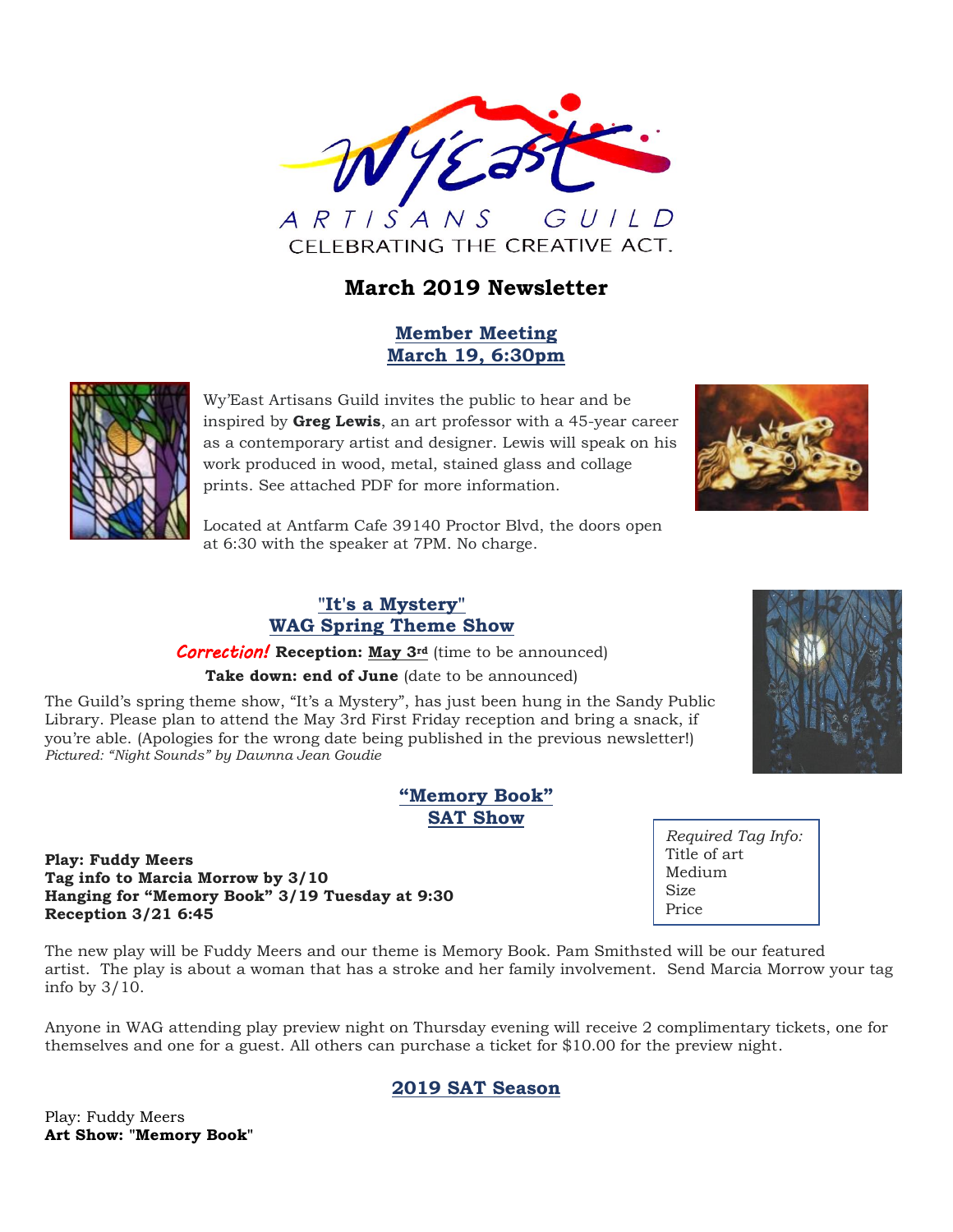#### Play: Other People's Money Art Show: "Shades of Green" (Featured Artist PR deadline: April 1)

*SAT prefers that we not exhibit alcohol-related artwork, or nudity that would be inappropriate for children. SAT does not insure the artwork. Donations made at the art show receptions go to WAG.*

#### **Member News**

**Loisann Young** and **Steve Ludeman's** paintings were accepted for the WSO Spring convention.

#### **February 19 Member Meeting Notes**

*In attendance: Dawnna Goudie, Becky Hawley, Melody Bush, Earlean Marsh, Becky Jacob, Brenda Mills (guest), Pam Smithsted, Helen von Struense, Karen Hewgley, Kim Nelson, JoAnne Rohweder, Lea Topliff, Addisun Salazar, Loisann Young, Cheryl Hooley, Joan Ragan*



*Photo by Rod Stroh*

There was a brief discussion of the upcoming shows "It's a Mystery" and "Memory Book", and a reminder that we will need a new Guild secretary as of June. Our featured speaker, Dan Justus, spoke to us about M. Graham paints, made here in Oregon, giving us lots of information about the ingredients of their paints and other products as compared to other brands. He distributed many samples of oil, acrylic, watercolor, and gouache for us to experiment with, and gave away those paints and brushes (plus unopened ones!) afterward, as well as asking that his speaker fee be put toward the Youth Art Class.

## **Art Events and Resources**

# *Wy'East Artisans Guild* **P.O. Box 682, Sandy, OR 97055** *wyeastartisansguild@gmail.com New Website:*

<http://sites.debivann.com/WyeastArtisansGuild>

**Sandy Actors Theatre <https://sandyactorstheatre.org/index.html>**

**Oregon Society of Artists** <https://www.oregonsocietyofartists.com/>

**Clackamas County Arts Alliance** *[www.clackamasartalliance.org](http://www.clackamasartalliance.org/)*

**Application for Gresham Arts Festival (deadline March 15) [https://greshamoregon.gov/G](https://greshamoregon.gov/Gresham-Arts-Festival-Artist-Application/) [resham-Arts-Festival-Artist-](https://greshamoregon.gov/Gresham-Arts-Festival-Artist-Application/)[Application/](https://greshamoregon.gov/Gresham-Arts-Festival-Artist-Application/)**